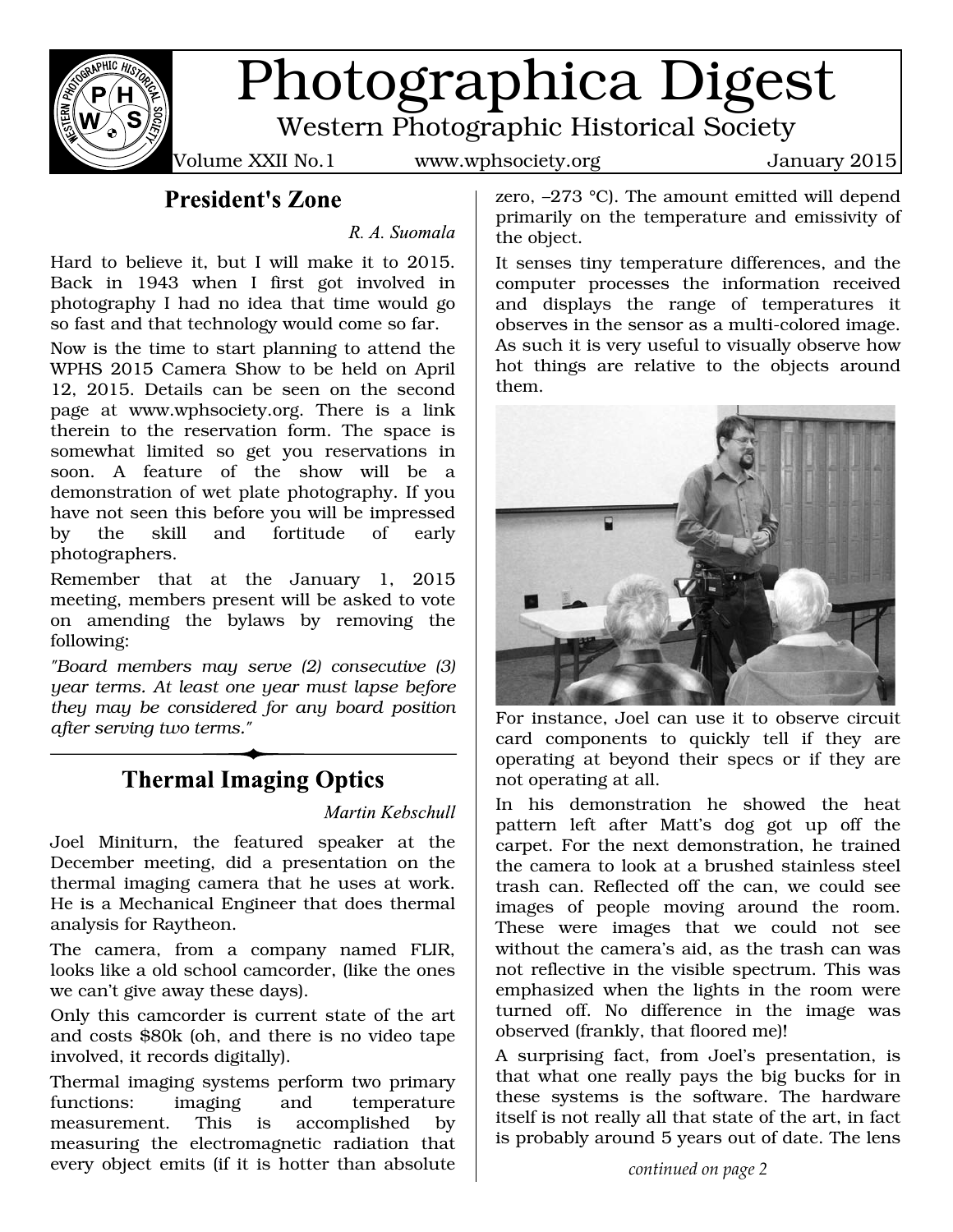#### *continued from page 1*

is nothing special other than the highly specialized coatings.

Unfortunately we did not get a chance to see the image projected up on the screen as Joel accidentally brought the wrong laptop and the one he brought did not have the camera imaging software on it. We did however, still got a got flavor from



being able to see the images on the small monitoring screens built into the camera.

So, if I see a camcorder in a donation pile, I will be sure to pay much more attention in the future, so I don't accidentally miss out on one of these systems (you never know what you are going to run across in this club's events)!

By the way, For those folks thinking about the images they coul create with one of these, I think I read that the more commercial versions of these are quite a bit cheaper, I think there's even a version of this that works with an Iphone for around \$300.

## **Argus/Mansfield Skylark**

#### Ron Kuykendall

Collecting Argus can be challenging, not all the A-C series, but all those obscure re-badged imports Argus marketed after Sylvania stripped Argus of its assets in the late 50's. Argus was bought out by Mansfield – the company Argus had started to supply all the accessories for Argus products. The old Argus Company had only the C-33, the C-44, and the C-3 left on the market. The C-33 and C-44 were gone by about 1962. Mansfield re-badged Yamato Pax cameras about the same time-the Yamato M3, the Palmatic (the first electric eye controlled diaphragm), and the Yamato M-4 series were marketed as Mansfield. The Yamato M-4, rebadged the Skylark V, looks a lot like a smaller version of the 1954 Leica M (a design pattern also followed by Petri, Aires, and Nikon among others). They all exhibit a flat front body with some shape approaching hex ends, a compact 24x36 frame, right side lever advance with shutter cocking, super imposed image coupled

rangefinder in the viewfinder window with focusing helical at the base of the lens unit. The lens was mounted off center to accommodate the sprocket driving double exposure prevention and frame counting. The Pax M-4 had a Cemenar f1.9 45mm 6 element lens, focusing to 2 ft. The lens was terribly sharp, probably an advancement of the Tessar formula. The unmarked shutter ranged from 1 to 300. This was a far better camera than any Argus product, probably because all Argus designs were rooted in the pre-war Veerschor era. Yamato was adsorbed into Nikon in 1962, and Mansfield re-badged Balda and Mamaya products before selling out the name to Taiwan.

So who, what was this Yamato? Apparently commercial records in Japan before the 60's are few – there was no



government control and most cameras were handmade in small shops on the upper floors of buildings in Tokyo's industrial suburbs. Yamato had some connection with Hagimoto in 1948/50, possibly manufacturing the Hagimoto Dan 35. In 1950 Hagimoto failed and Yamato marketed the Dan as the Pax 35. Yamato acquired the Minon 35 and the Minon 6 (120 6x6) in a similar relationship. Yamato also is credited with the Rapid Shutter on the Gelto and Leotax. By 1958 Yamato marketed the Pax M2, followed by the Leica inspired Pax M3 and Pax M4. In the early 60's, Yamato developed the Artronic Zoon with the first electronic shutter, and the Palmat, the first exposure driven auto diaphragm. The Pax M-4 appeared with several lenses: the Luminor 4 element, the Cimenar 6 element, and the Tominor 6 element f1.9. Tominor lenses had appeared on Polariod and as professional studio lenses. Yamato made lenses for the Yashica Super Yashinon series, IBM copy machines, a line of professional enlarger lenses, and possibly lenses for Aires and Nikon. The Pax M4 appeared as the Wirgin 19E and the Royal 35M. The Mansfield Skylark V I have, has a barely discernible Royal symbol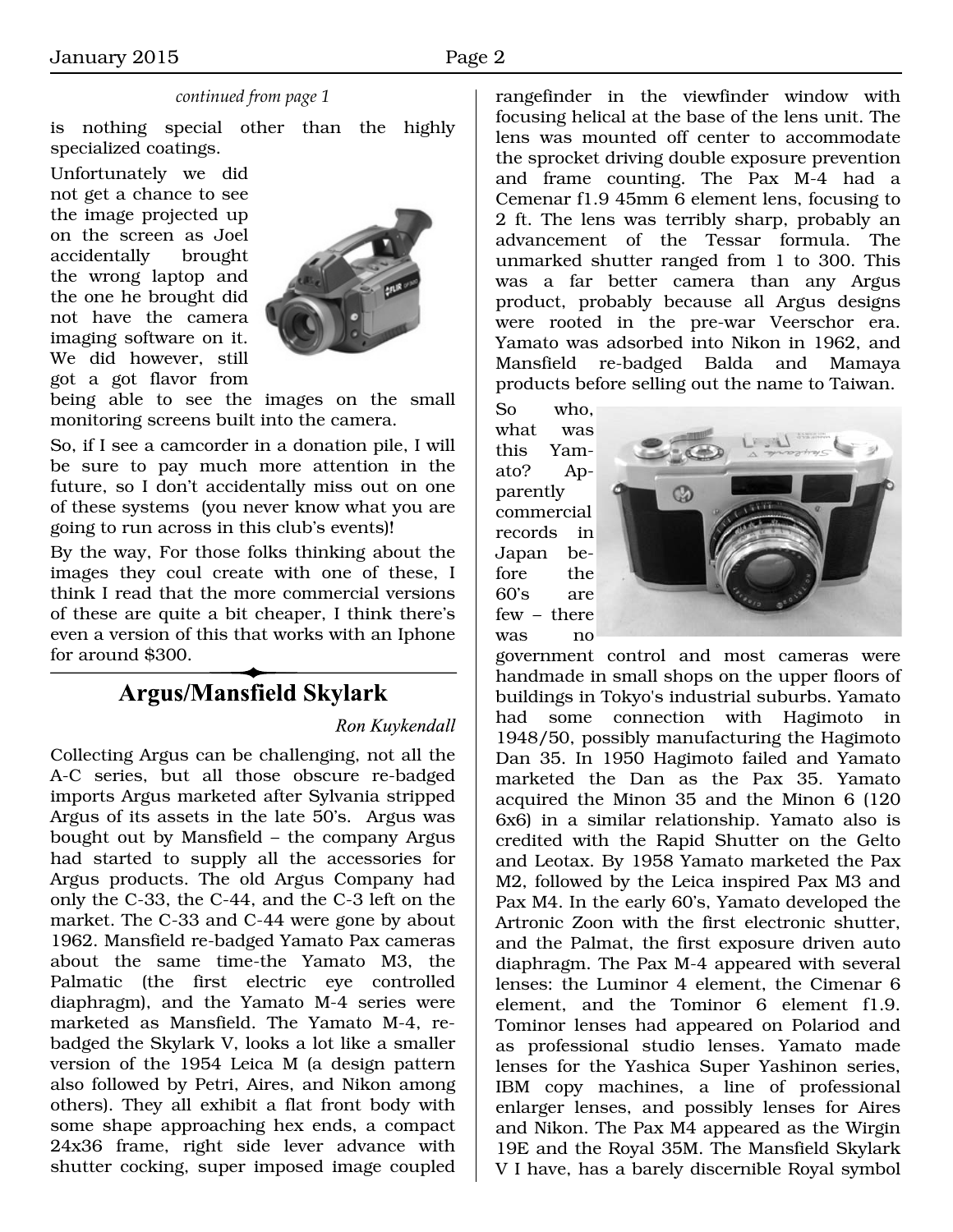in the right side leather. Then about 1963 Yamato disappeared into Nikon and the quality of Argus/Mansfield offerings fell considerably.

The Yamato/Royal Skylark V, I have is a small, solid, very capable unknown. The camera in use is competent and convenient. All adjustments at the fingertips, shutter B 1-300, helical focus, the coupled rangefinder is clear and bright. But the best part is the Tominor f1.9 lens – there are threads on the internet where users argue whether the lens is razor sharp, knife sharp or pin sharp. And no one has a complaint about using the camera. Neither do I.

If you have comments,questions or additional information, please contact me at the WPHS website.

# The Mystery of Exposure

Matt Cook

Proper exposure of a sensitive or sensitized receptor in the focal plane of an imaging system turns out to be a very simple concept: the value of the exposure, "E", is the product of the intensity of the light, "I", reflected or emanating from the subject, and of the duration or time, "T", the light is impinging upon the sensor? E=IT. Couldn't be simpler.

In digital photography, exposure, even manually set exposure, is not a problem, in fact, it's not usually a consideration? Half-asecond after you release the shutter the exposed image magically appears on the back of the camera for your approval or adjustment. But with film photography, currently called "Wet" or "Chemical" photography, exposure was more like a theological concept? Totally mysterious and unapproachable to the uninitiated, barely comprehensible to the acolyte or recent convert, an apprehensible sacred mystery to the believer, and a revelation to the true believer, who practices God's Zone System, or otherwise has consistent exposure epiphanies.

As we continue this series to look at photography as it was about half a century ago, through the eye of the Argus C-3, we will now focus our investigation and reminiscences upon a consideration of a practical photographer's approach to the process and practices of exposure control. If there's any one thing that separates film photography from digital, it's

exposure control? With film it is the critical decision and action that sets and seals the fate of the entire photograph at the instant of its birth; with digital it's just something that happens.

In the next article, we will look at a bit of the history of photographic exposure control from the perspective of the photographer out in the field.



*Photographica Digest* is the official monthly publication of the Western Photographic Historical Society (WPHS), a non-profit 501(c)3 organization. Contents herein are copyrighted in the year of publication. *Photographica Digest* is distributed to WPHS members in good standing and other organizations by mail, and may be download from our website as an Acrobat PDF file (readable with Adobe Reader). Featured articles in the newsletter may used or reprinted one time, provided credit is given to WPHS and permission is granted by the author. Any other use is strictly forbidden. Annual membership is \$20, or \$5 for students. A printable application form is also available on our website at:

www.wphsociety.org

#### **Board Members**

| Mark SawyerVice-President                |
|------------------------------------------|
|                                          |
| Jozef PacholczykSecretary                |
| Martin KebschullTreasurer                |
| Imre de Pozsgay Consignments             |
| Matt Cook                                |
| Candee de Pozsgay                        |
| Ed Jackson                               |
| Brian Nemetz Photographica Digest Editor |
|                                          |

#### **Committee Members**

| Jerry Day Student Support |
|---------------------------|
|                           |
|                           |
| Ron KuykendallDonations   |
|                           |